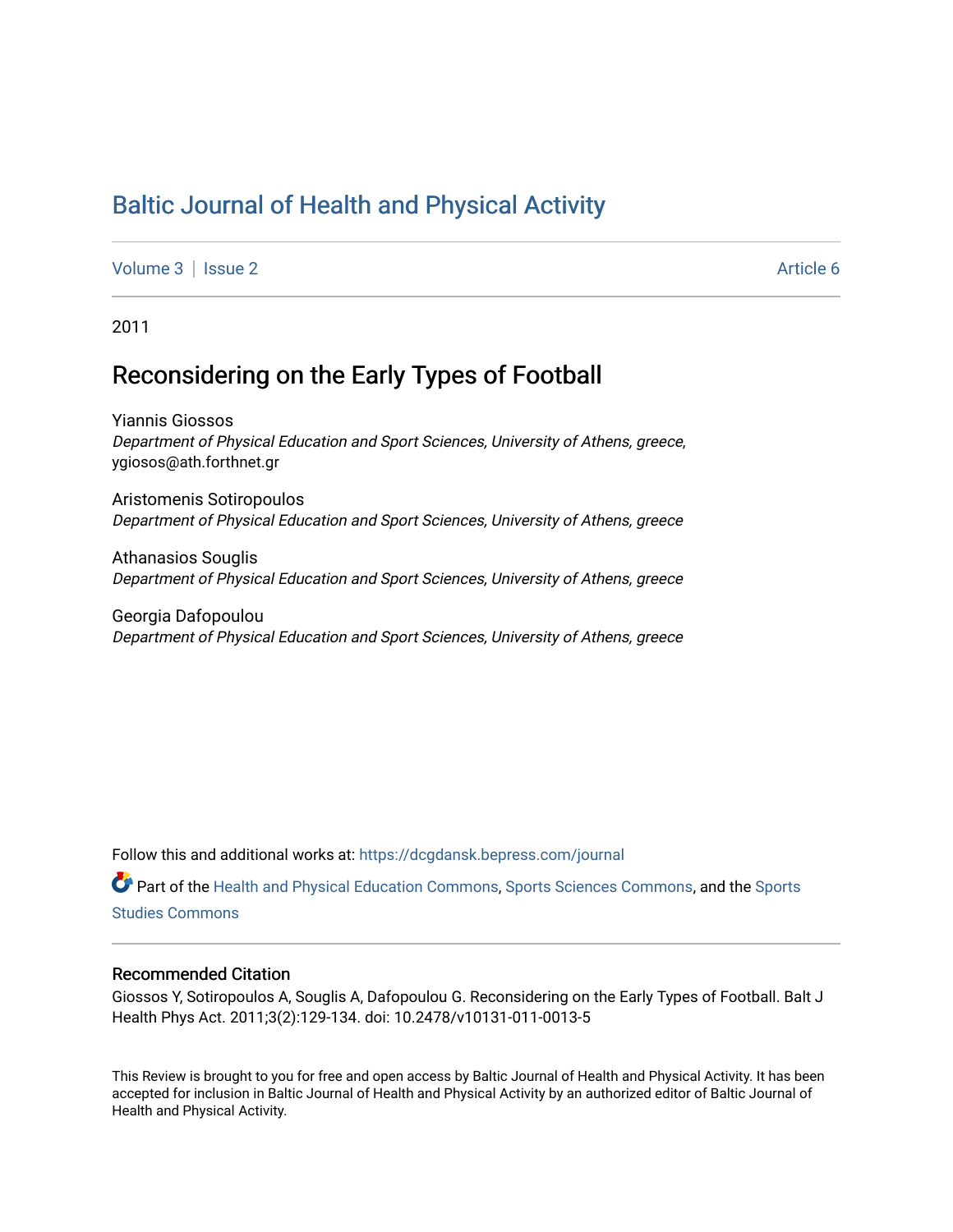## **Reconsidering on the Early Types of Football Authors' Contribution:**  A – Study Design B – Data Collection C – Statistical Analysis D – Data Interpretation E – Manuscript Preparation F – Literature Search G – Funds Collection DOI: 10.2478/v10131-011-0013-5 **Yiannis Giossos (A, D), Aristomenis Sotiropoulos (A, E),**  Athanasios Souglis <sup>(F, B)</sup>, Georgia Dafopoulou<sup>(E, F)</sup> University of Athens, Department of Physical Education and Sport Sciences, **Greece** *Key words:* history of football, origins of soccer *Abstract According to certain assumptions, physical activities all over the world from the antiquity until the 19th century can be considered as the historical origins of modern football (soccer). The present study examines whether and to what extent those assumptions hold true. In order to criticize these assumptions, a discussion whether ancient and pre-modern activities can be considered as sports is presented. Then, the morphological movement similarity that those activities have with modern football is examined. Finally, a discussion about to what extent the history of these activities is characterized by a continuous developing progress is undertaken. According to our argument these assumptions cannot be supported because the morphological movement similarity of those activities does not immediately imply their placement in the same category when this category refers to the phenomena of civilization. On the contrary, it is the aim those activities serve and, mostly, the meaning attributed to them that constitute the essential elements that need to be examined before arriving at a conclusion that they belong to the same category of the phenomena of civilization. Thus, physical activities all over the world from the antiquity until the 19th century cannot be considered as the historical origins of the modern football.*  **Word count**: 3220 **Tables:** - **Figures:** - **References**: 26 **Received:** March 2011 **Accepted:** May 2011 **Published:** June 2011

**Address for correspondence:** 

Giossos Yiannis Andromaxis 52, 17671 Kallithea, Athens, Greece E-mail: ygiosos@ath.forthnet.gr & yiagios@in.gr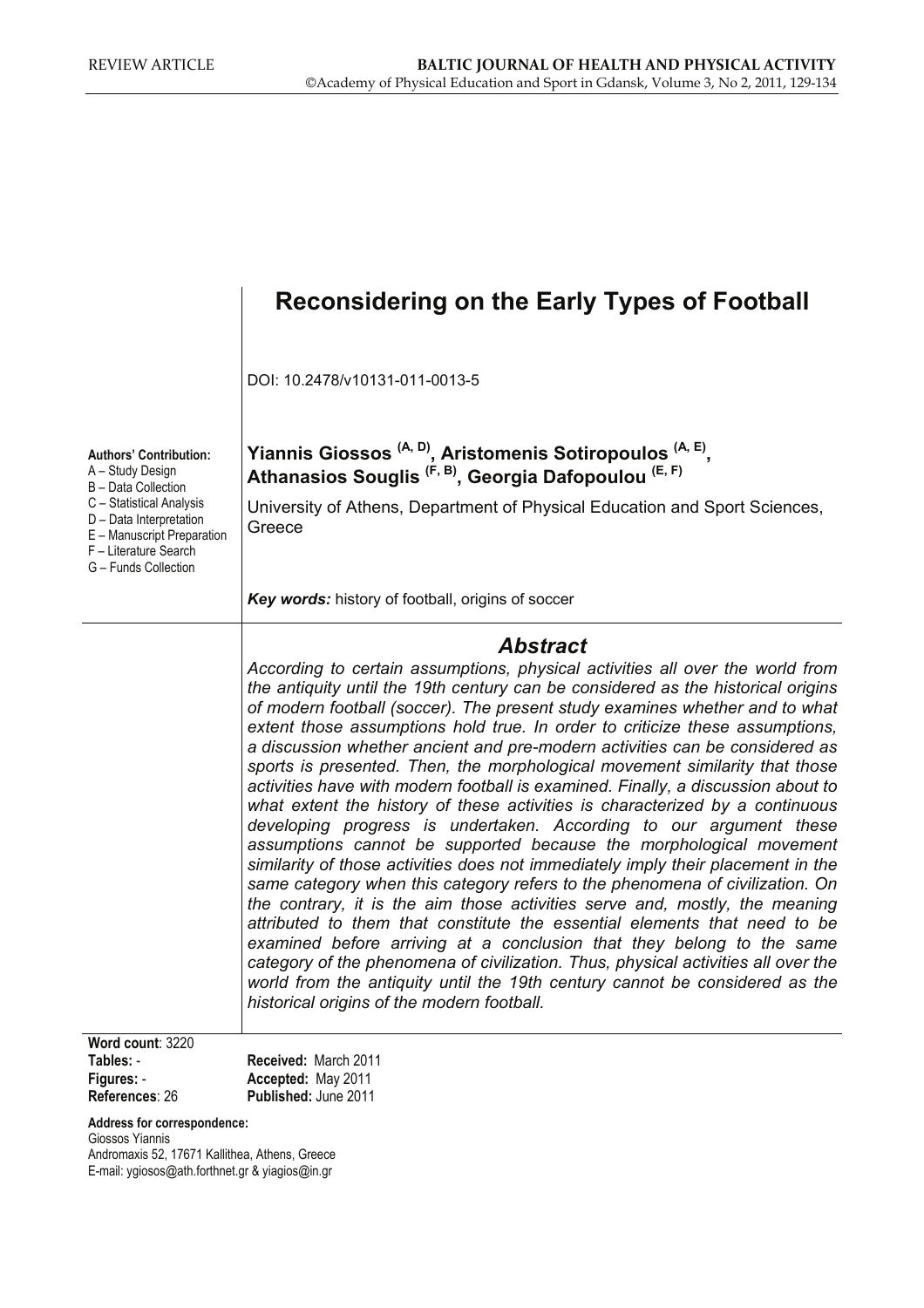#### **Introduction**

It can be argued that ancient games such as the Greek *episkyros*, the Roman *harpastum*, the Chinese *tsu chu*", the Mesoamerican *pok-a-tok*, and the medieval games such as the European *choule, calcio*, *mob football*, *Shrovetide football*, *Gaelic football*, the Japanese *kemari*, the Malaysian *sepak raga* and the Australian *marn-grook* are ancestors or relative types of modern football (soccer). This argument constitutes the subject matter of this paper, the aim of which was to discuss it critically. Moreover, there is an assumption that the discussion of this argument is theoretically or scientifically significant because this research hypothesis implies fundamental questions of the science of history, such as, what is defined as the historical root of a phenomenon. For this purpose, firstly, the aforementioned ancient and medieval games are presented. Then, in favor of this perspective, the arguments are analyzed. Finally, those arguments are critically discussed.

### **The games**

The ancient Greek *episkyros* was played around 2000 B.C. In particular, there is a marble relief in the National Museum of Archeology in Athens, which shows an athlete balancing a ball on his thigh. Some historians believe that the athlete demonstrates the football technique of *episkyros* or *ephebike* or *phaininda* to a boy. Information about the *episkyros* is provided by Julius the Pollux, a sophist and teacher of rhetoric. Pollux (130–188 A.D) from Naykrath, Egypt, the teacher of the Roman Emperor Commodus, wrote a dictionary for the attic dialect named *onomasticon*. *Onomasticon* consisted of ten books and included information about the way of life in Ancient Greece. In *onomasticon* there was a vague description of *episkyros*. According to the dictionary, two teams of equal number played *episkyros* and the players of both teams inscribed a line on the ground, which was called *skirus*. This line split the two teams. Players were throwing the ball in order to pass the opponents' "goalpost". Pollux did not provide information either for the kind of the ball or for the rules of this game [1].

In Rome, there was also a ball game, which looks like to contemporary rugby, named *harpastum*. According to the written evidence of the 2<sup>nd</sup> century A.D, this game was played by the Ancient Greeks at least from the  $4<sup>th</sup>$  century B.C, and later was adopted by the Romans [2]. However, there is no written evidence about the way *harpastum* was played. As far as we know, two teams played on a rectangular field split by a centerline. Each team had to keep the ball in its own area for as long as it could, while its opponent tried to steal it and get it over to its own side. It seems that it was a difficult and rough game and for this reason soldiers played it in order to maintain their physical fitness [3].

The Chinese *tsu chu* originated in ancient China. According to historical records, aristocrats, soldiers and folks used to play this special kind of kicking game from 2500 B.C. or even earlier. The game's name comes from the word *tsu* that means "the ball which is full" and the word *chu* that means "kicking the ball with a foot". The aim of this game was to kick the ball so as to place it in a hole of approximately 30–40 cm in diameter. The hole was formed by a net hanging between two bamboo sticks that were nine meters above the ground. The players used exclusively their feet and the "goal" was extremely difficult considering the small diameter and the height of the target. Other historical sources refer that the game was part of the army's fitness training program during the Chin Dynasty (255–206 B.C.). Among these historical sources there is a military book from the Han's Dynasty (206 B.C.–220 A.D.), which includes information about the ball. According to this, the ball was full of feathers, wrapped by leather. In addition, it seems that there was more than one type of this game [4].

Most of the historical sources refer to Maya's game *pok-a-tok* [5] that was played with a ball. Possibly, *pok-a-tok* has common roots with the Aztek's game named *tlachtli*, Tarasans *querehta*, Zapoteka's *taladzl* and Haiti's *batey* [6], all Mesoamerican tribes. The only available information about *pok-a-tok* comes from wall and religious paintings, as well as from preserved game fields, where this game was played. The oldest game field of *pok-a-tok* dates back from 1600 B.C. This field has the shape of the capital letter I. At the two opposite sides of the field, there were parallel walls nine meters in height. On each of these walls, there were either three hanging saucers or an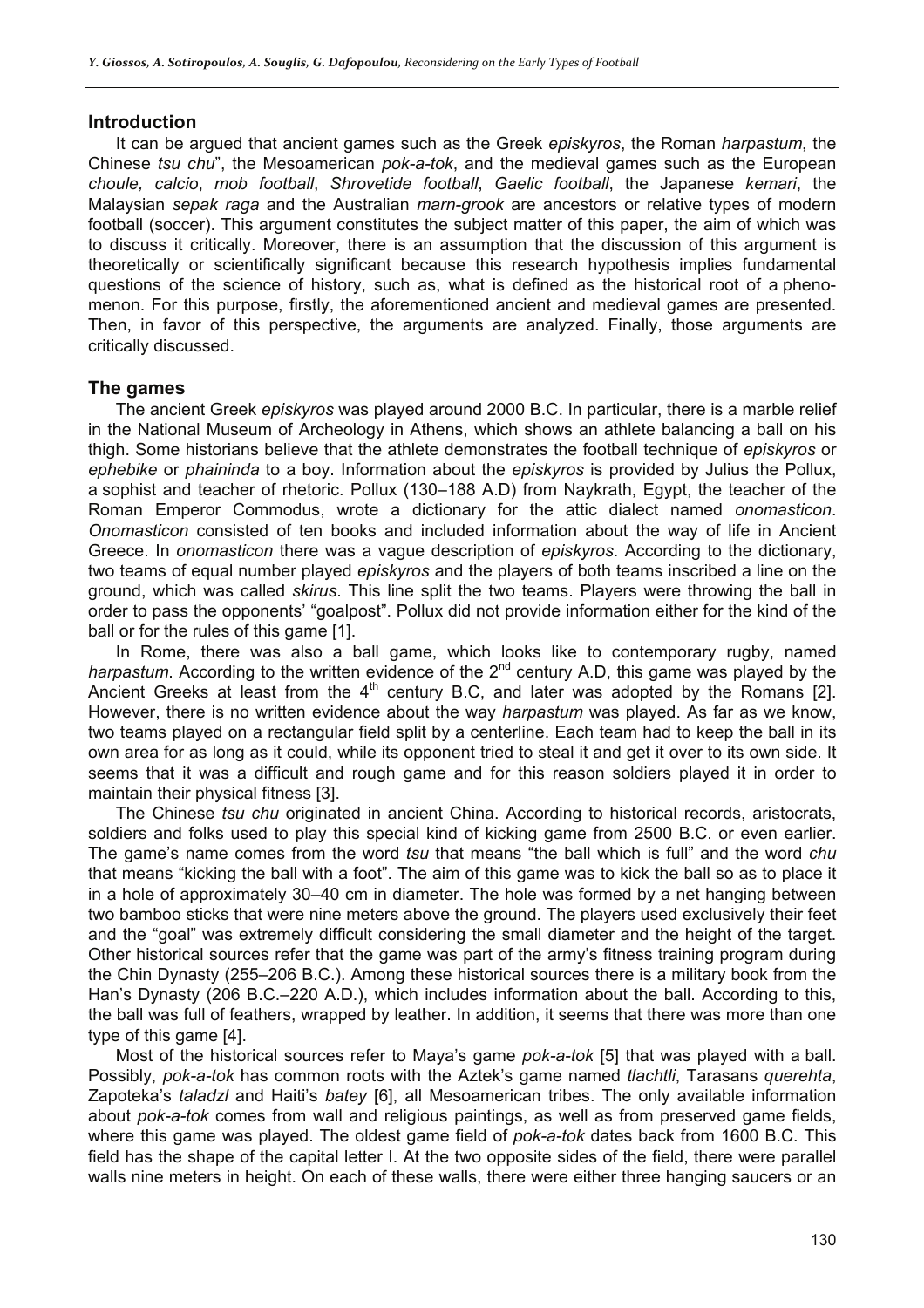engraving ring. The players had to kick an elastic ball no more than 15 cm in diameter on the saucer or in the ring. The ball could be kicked either by knees, hips or elbows. According to some historians, *pok-a-tok* was a game-activity related to Maya's religious rituals and specifically rituals related with human sacrifices [7].

During the medieval times, a game named *choule* or *la soule* was played by the European nobility, especially by the French, on Sundays or on feast days. The aim of the game was to pass a ball to the opponents' goalpost, which was a tree, a wall or a rivulet. The ball symbolized the sun. It was a rough and violent game without definite rules about the use of the hands and the legs [8].

A game named *calcio* or *giuoco del calcio forentino* was played in Italy in the 16th century A.D. [9]. It was played exclusively by aristocrats, every night during the period of the Epiphany and the Lent, in most of the towns north to the Rome. Using their hands and legs two teams of twentyseven players were trying to pass a ball to the opponents' goalpost, which was a target in the perimeter of a field [10]. The opponents were wearing red or green uniforms and hundreds of spectators were watching the game. *Shrovetide football*, mob football and *Gaelic football* were similar to *calcio*. All of these games appeared in the British Isles during the medieval period. Some historians claim that *la soule* derived from the British Isles after the invasion of the Normans and later on was renamed as *Shrovetide football*.

*Mob football* and *Shrovetide football* were violent and hazardous games and this is the reason why the only existing rule was the prohibition of either the premeditated murder or the manslaughter. These games at their beginning were played by two teams from two neighbouring villages or towns. The goalpost of each team was at the center of each village's square and the aim of each team was to pass the ball to the opponents' goalpost. Players were kicking and carrying the ball using their feet or hands similar to contemporary rugby and less to soccer. There is evidence that many fatal accidents happened and that is the reason why *mob football* was forbidden many times. Some historians assume that *Shrovetide football* is the evolution of *mob football*, while others that both games were simultaneously present in the British Isles [11]. In any case, both of them were part of feasts related to the annual circle of agricultural works such as harvesting. There are also legends concerning the relation between *mob football* and pagan rituals. According to these legends, the ball symbolized the sun moving constantly and providing the earth's fertility and good crops. Whatever the case, it is proved that during the Middle Ages, folks spent time on recreation and leisure that included games during their feasts.

*Gaelic football* is similar to the contemporary soccer. Its history begins in Ireland in the Middle Ages. *Gaelic football* or Irish *peil gaelach* or *caid* is one of the four traditional Irish games, along with *camogie*, which is hurling played by women, Gaelic handball or Irish *lianhtroid* which looks like contemporary handball and *rounders* or Irish *cluiche corr* which looks like the contemporary softball. The oldest reference regarding *Gaelic football* dates from the 14<sup>th</sup> century, and it is presented as a violent and hazardous game, which was played outdoors by hundreds of people, almost just as *mob football* [12].

During 300–600 A.D. a game named *kemari* or *kenatt* appeared in Japan. Two teams played, each one consisting of eight players trying to keep the ball in the air using only their feet. The ball was full of sawdust wrapped in deer leather. The field of the game, named *kikutsubo*, was rectangular. Poems and tales about *kemari* say that one of the emperors was a fanatic player of the game and managed to keep the ball in the air for at least one thousand kicks [13].

Malaysian *sepak raga* and Australian *marn-grook* are the last games. *Sepak raga* has been played in Malaysia since  $15<sup>th</sup>$  century A.C. The players stand in a circle and try to keep the ball in the air by throwing it to one another while using either their legs or any other part of their body, except their hands [14]. Australian *marn-grook* has been played by indigenous Aborigines [15]. It has been played by a vast number of players in large outdoor areas. The players split into two teams either because of their different social status or because they come from different areas. The ball is made from the marsypium of a little Australian animal. The aim of the game is dual: each team has to keep the ball for as long as it can by throwing it with hands and kicking it with legs, as well as to throw the ball higher and far away [16].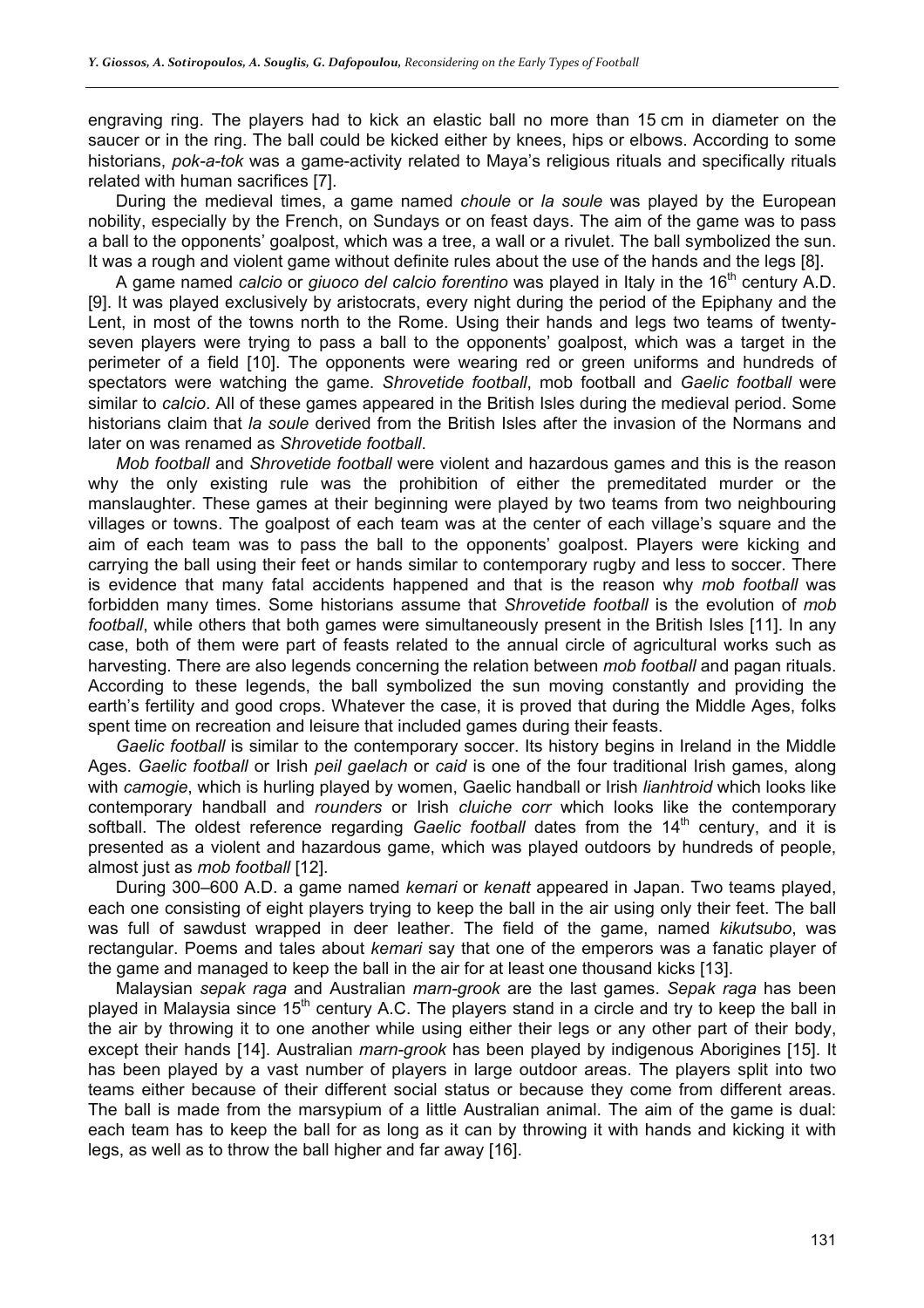#### **The argument and their basic principles**

As it is mentioned, there is an argument that all these games constitute early types of modern football. This argument is based on two parameters. The first one concerns the similarity that these games have among them. The second one is based on the view that these games were and are played by people who had some kind of historical or cultural relationship. Based on these two parameters, it can be assumed that modern football derives from ancient Greek *episkyros*. For example, ancient Greeks played *episkyros* kicking a ball similar to the modern one used by British footballers. Furthermore, after the occupation of the Greek cities by the Romans, the game was taken up by the Romans and it was transformed to *harpastum*. Through the Roman conquests, the game was introduced to Mediterranean Europe, the British Isles and the countries beyond the river of Rhine. It appeared once again in medieval France as *la soule* and during the same period, in the British Isles either as *Shrovetide football*, mob football or *Gaelic football*. In addition, ancient Greek civilization influenced all modern European cultures and among them the British one. In supporting the above assumption, one could suggest that *Gaelic football* constitutes an evolution of *Shrovetide football* or *mob football*, which were introduced in England in the 11<sup>th</sup> century [17].

However, although this may sound rational, it does not mean that it is also true. This is due to two reasons. Firstly, till today, there have not been any historical records, which substantiate the truth of this assumption. For example, little is known about ancient Greek *episkyros* and the Roman *harpastum*. Moreover, even if there was sufficient information, further evidence is required in order to prove the way that the different forms pass from one era to another as well as form one culture to another. The only sufficient information that exists concerns the way modern football was introduced by English tradesmen and/or soldiers in different countries.

However, the main objection against the argument that all these games can be considered as early types and/or "anchestors" of modern football, does not lie in the lack of historical evidence but in two fundamental principles. The first one is whether all of these aforementioned games constitute indeed games as football does. The second one refers to whether there is an evolution that allows these games to be considered continuous.

#### **Early types of football: games or something else?**

In a classic study, Bernard Suits, in his attempt to define w*hat competitive games and sports are*, points out that these should share some common characteristics which are: a) their *goal* (like scoring by passing a ball in a place, etc.), b) their *means* (like balls, goalposts, etc.), c) their *rules* and, finally, d) their *lusory attitude* [18]. In our case, it is doubtful whether some of the aforementioned "games" have indeed a *lusory attitude*. For example, what kind of *lusory attitude* can be argued to exist in Maya's *pok-a-tok* when players knew that they might lose their heads? Someone could reply to this objection claiming that Maya's *pok-a-tok* is an exception. Yet, even an assumption of the exception does not solve the problem.

Bernard Suits' attempt to define *competitive games and sports* on the basis of four common characteristics is helpful but also insufficient. Kosmas Skavantzos expands Schneider's contradictions on Suits's definition of *competitive games and sports* [19] and underlines that it is a *formalistic-structural description* [20]. In other words it is a definition of those activities based on their type and structure. Yet, Skavantzos considers that it is not sufficient to define a *phenomenon of civilization* only on the basis of this kind of definition. Those phenomena differ from the natural ones, mostly because they cannot be explained but they should be understood. In order to understand those *phenomena*, it is necessary to define them in their context. That is, a *contextualistic description* is necessary [20], a description that incorporates the social and cultural context in which these "games" appear. The adoption of this kind of description is exemplified in the case of the Chinese *tai-chi-chuan*. According to Suits' point of view, ancient Chinese martial art t*ai-chichuan* can be classified as game. Yet, according to Skavantzos's [20] approach, *tai-chi-chuan*, as a kind of martial art, is a way of life and not only a game for the ancient Chinese. In particular, what Skavantzos actually claims is that all the aforementioned suggested early types of modern football, in fact, cannot be regarded as early types as they constitute formations of cultures with different needs and diverse social functions and at that time they were considered to be activities that had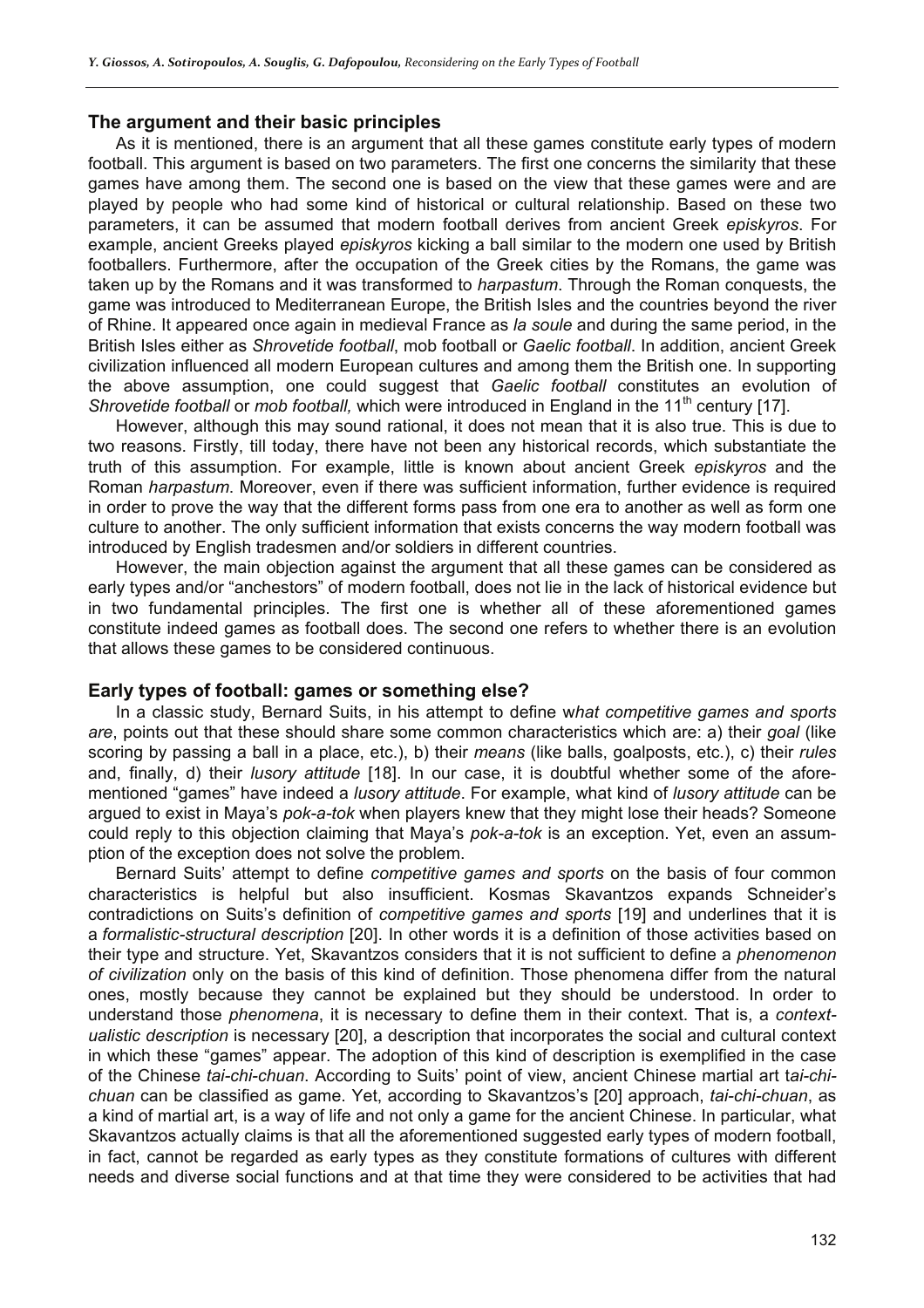a different meaning. For instance, according to this view, Maya's *pok-a-tok* was associated with religious doctrines and ceremonies and therefore it cannot be considered as game.

Yet, even Skavantzos's point of view could be challenged on the basis of *structural functionalism*. According to this theoretical model, games represent, at a symbolic level, the society's structure and the codes and values, which people learn and adopt [21]. During the 1960s, the notion that in ancient societies games all over the world functioned in a unified way in order to form a common collective consciousness was formulated. Based on this, it was reasonable to connected ancient games with religious ceremonies. Moreover, according to *structural functionalism* thinkers, games also used the patterns that reveal the fundamental structure of humans at a social level such as competition and classification system in order to preserve dominant social values [22,23]. On this basis, Maya's *pok-a-tok* can be regarded as an early type of modern football.

Unfortunately, social scientists following *structural functionalism*, "fall in a similar trap" as Bernard Suits. Conceptualizing games according to their structure, they define them in a specific way. Presupposing and choosing to emphasize common elements among them (the structural elements), they define games with a *formalistic-structural description* without taking into consideration the meaning that historians attribute to games. Thus, Skavantzo's objection, according to which all games were developed by different cultures and had different meanings holds good.

### **Historiography and the history of sports**

In the context of the *historiographical* tradition, in which the dominant perspective until the 70s was *descriptive historiography*, the historians believed that human history is characterized by an inevitably evolutionary progress [24,25]. According to this tradition, ancient societies were considered as the beginning, while the industrial ones as their evolution. On this basis, historians searched in antiquity to find early types or roots of modern social phenomena. Among these phenomena there were sports and games which, according to this view, have their roots in martial arts (*javelin throwing, chariot races*), in basic human activities (*hunting, riding*), in religious ceremonies (*ancient Olympic Games*) and others. In the course of time and, in particular, in the Middle Ages, ancient games transformed and became activities similar to sports while under the influence of industrial capitalism, these activities evolved into modern sports. The historians who follow this model of *historiography* ask questions like "where", "when" and "by whom".

The objection raised against *descriptive historiography* grounds on two arguments. First, the idea that human progress does exist presupposes a perception of human history that has ended. However, the history of humans has not ended. Furthermore, the history of the  $20<sup>th</sup>$  century with two great World Wars and the hecatombs of casualties cannot convince anyone that the human spirit places the human history under a continuous progress.

Secondly, as Nancy Struna points out [26], the historians who follow *descriptive historiography* believe that historical records and artifacts exist independently of the historian and, consequently, the construction of the past through these is possible and "true". However, this argument is questionable. Usually, historians select a small period of the past, because it is the only available one. Moreover, when there is sufficient amount of records and artifacts, they choose the most significant ones, according to their beliefs and values. Whatever the case, the point is that, in any case, historians interpret the material. Therefore, the construction of history does not take place on the basis of some objective historical records or artifacts, but on each historian's interpretation. But as historians construct and reconstruct the past, they also construct and reconstruct main concepts such as that of the human progress. In other words, human progress, a theoretical concept that can be used to give meaning to the past, is a construction. As such, it can be considered more as a research question than a verified standpoint. On these grounds, if human progress is questionable, then this holds true for the belief that the roots of modern sports lie in antiquity or that early types of modern sports can be found in ancient times.